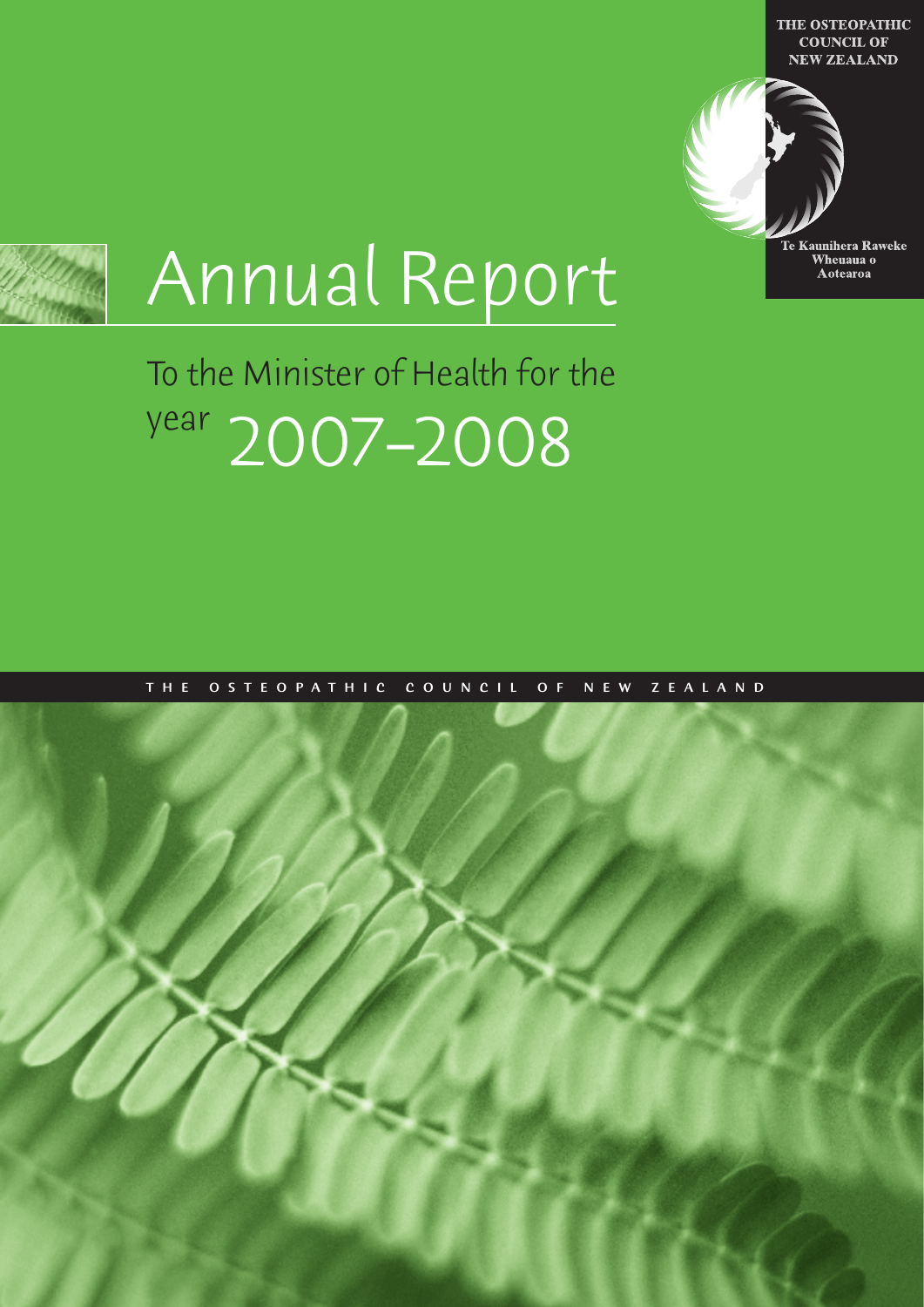#### THE OSTEOPATHIC COUNCIL OF NEW ZEALAND

ANNUAL REPORT FOR THE YEAR 2007/2008

Hon. Tony Ryall Minister of Health Parliament Buildings WELLINGTON

It is with much pleasure that I present the fourth annual report of the Osteopathic Council of New Zealand.

This report highlights the Osteopathic Council's activities for the fourth year since the Council was established following the enactment of the Health Practitioners Competence Assurance Act 2003. It also contains the audited accounts for the year ending 31 March 2008.

Jean Drage

Jean Drage **Chairperson**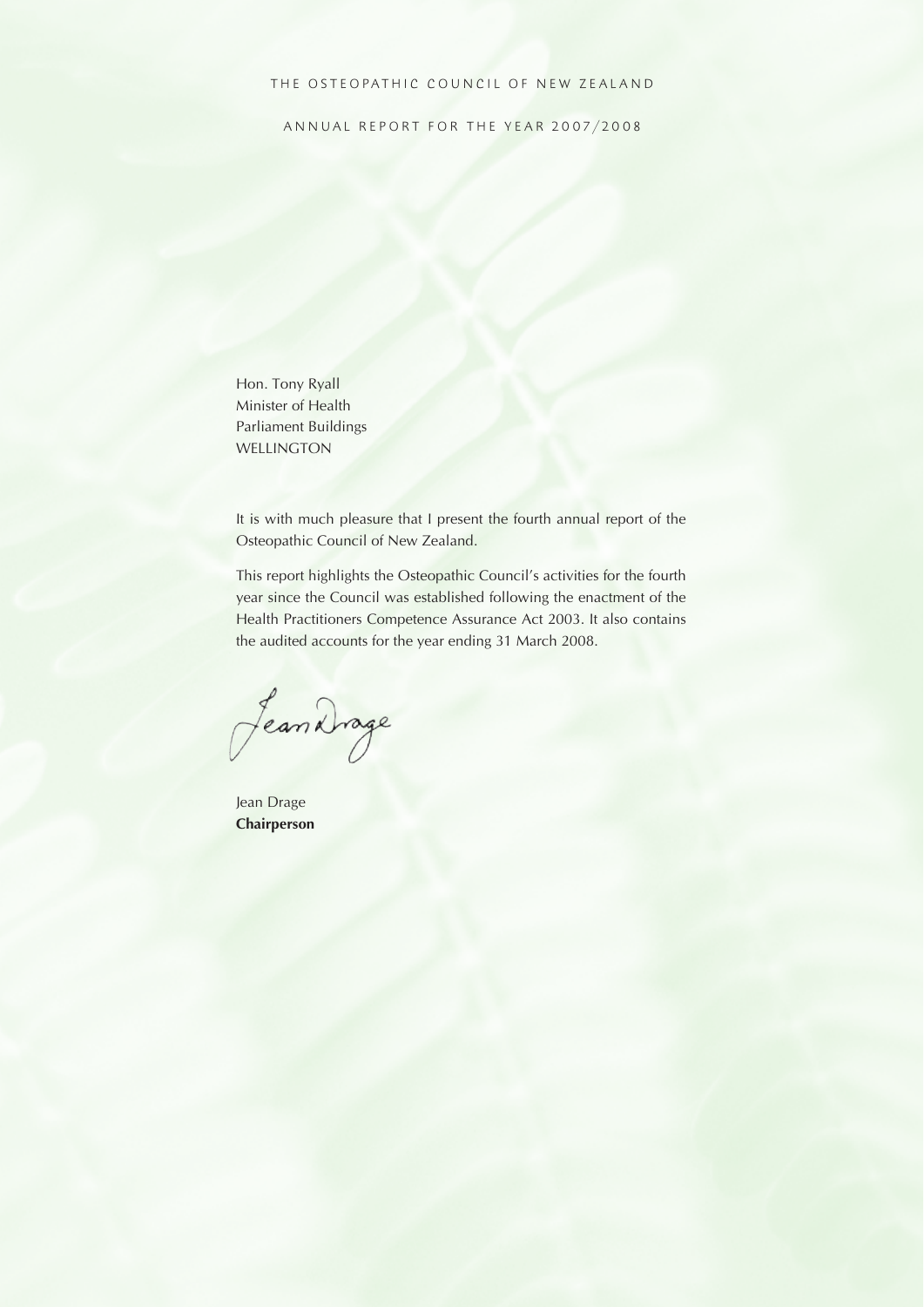## Chairperson's Report

With the initial years of establishing the Osteopathic Council (and its regulatory and competency framework) behind us, during this financial year we have had the opportunity to expand our focus a little. We have reviewed and changed our practitioner reporting processes, undertaken workforce planning, finalised the accreditation process for assessing Unitec (to take place in April 2008), consulted more widely with the osteopathic profession and developed a policy handbook. The Council has also developed a strategic plan and worked closely with four other health regulatory authorities to establish a new office.

The Council has a Continuing Professional Development (CPD) programme in place, which includes a set of six core competency courses that all osteopaths are required to attend over a three year period. The second year of this mandatory programme has been undertaken during 2007 and the third and final year is currently underway in 2008.

During this financial year, the Council adopted a new CPD reporting process in order to improve efficiency and timeliness. This required CPD Summaries to be returned to the Council prior to the Annual Practising Certificate renewal round at the end of the financial year. This new reporting process went very well and has been positively received by the osteopathic profession.

A workforce roundtable meeting was held in October 2007 with the osteopathic associations and other stakeholders, to discuss issues related to the osteopathic workforce in New Zealand. This meeting was held in response to a concern that it was difficult to recruit overseas osteopaths, particularly for locum positions. The Council subsequently approved a three month locum period for Australian osteopaths who want to work in New Zealand short term.

The Council's Professional Conduct Committee and the Competence Review Committee have both dealt with issues of conduct and competence during this financial year.

 This year the Council has finalised its accreditation policy and handbook for the assessment of the Osteopathic Training course at Unitec, the only New Zealand based qualification for osteopaths. This assessment will be carried out in April 2008 by an assessment team led by Professor Barry Cole, head of the Victorian College of Optometry in Australia.

Overseas osteopaths who wish to practise in New Zealand must have an osteopathic qualification and sit an exam. This exam involves three clinically based assessments examined by a moderator and two examiners.

Exams are held in the last weekend of every month at the Unitec Osteopathic Clinic in Auckland. The pass rate in 2007 was 84%.

With the Trans-Tasman Mutual Recognition Act 1997 requiring the Council to work with the Australian osteopathic regulatory authorities on common entry issues, Council members attended an annual meeting with the Australian regulators and worked closely on common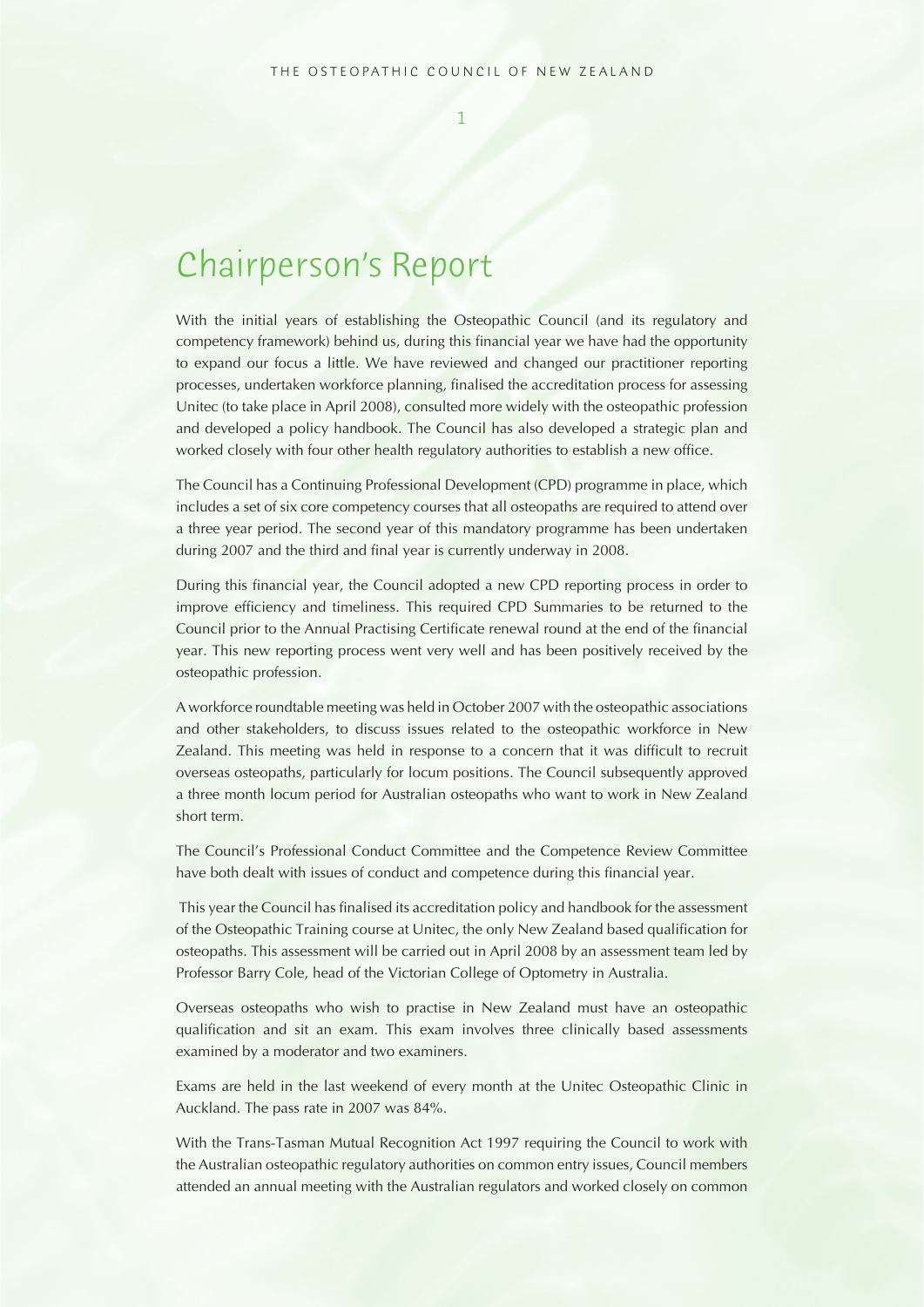$\overline{2}$ 

policies, especially accreditation. The 2007 meeting was held in Cairns, Australia. In 2008 this meeting will be held in New Zealand.

In the 2007-2008 financial year the Council had 4 council meetings in Wellington supported by several subcommittee meetings (by teleconference). The Registration Boards Secretariat (RBS) provided administrative support for the Council. Diane Totton was our registrar until the end of June and then Mike Fitzgerald of RBS filled this position until our new registrar, Annette Instone, began in January 2008.

During this year we also worked closely with four other regulatory authorities (Chiropractors, Podiatrists, Dietitians and the Optometrists and Dispensing Opticians Boards) to establish our own administration and move into a new office once our contracts with RBS were completed. This move was scheduled for May 2008.

As a result of an extensive strategic planning exercise and a financial review process, the council has been able to reduce the fee paid by osteopaths for the annual practising certificate for the next financial year. With a reserves policy in place and some careful budget decisions, we hope to reduce this fee further in the subsequent financial year.

On 31 March 2008 there were 366 Osteopaths in New Zealand with practising certificates. At the same time there were 486 Osteopaths on the Register, with 31 registrations having been granted during the year. There were 121 inactive osteopaths (those who are registered, but do not have an Annual Practising Certificate).

## The Osteopathic Council

The Osteopathic Council is the only regulatory authority established under the Health Practitioners Competence Assurance Act that has a consumer as chairperson.

The council has 8 members, 6 of whom are osteopaths and 2 consumers. Membership of the council changed during the year. The members are:

> Jean Drage (Chair) from Christchurch Deepa Ranchhod (Deputy Chair) from Wellington Sharon Awatere from Hastings Matthew Cooper from Wellington Paul Hume from Hamilton Stiofan MacSuibhne from Christchurch Dominic O'Sullivan from Hamilton Dennis Stewart from Hawera

<sup>\*</sup> Sharon Awatere was appointed to the Council in September 2007. She replaced Duncan Bowles who resigned in May. Dominic O'Sullivan resigned in January 2008 to take up an academic position in Australia and Dennis Stewart resigned in February 2008. These members were not replaced during this financial year as no appointments were made.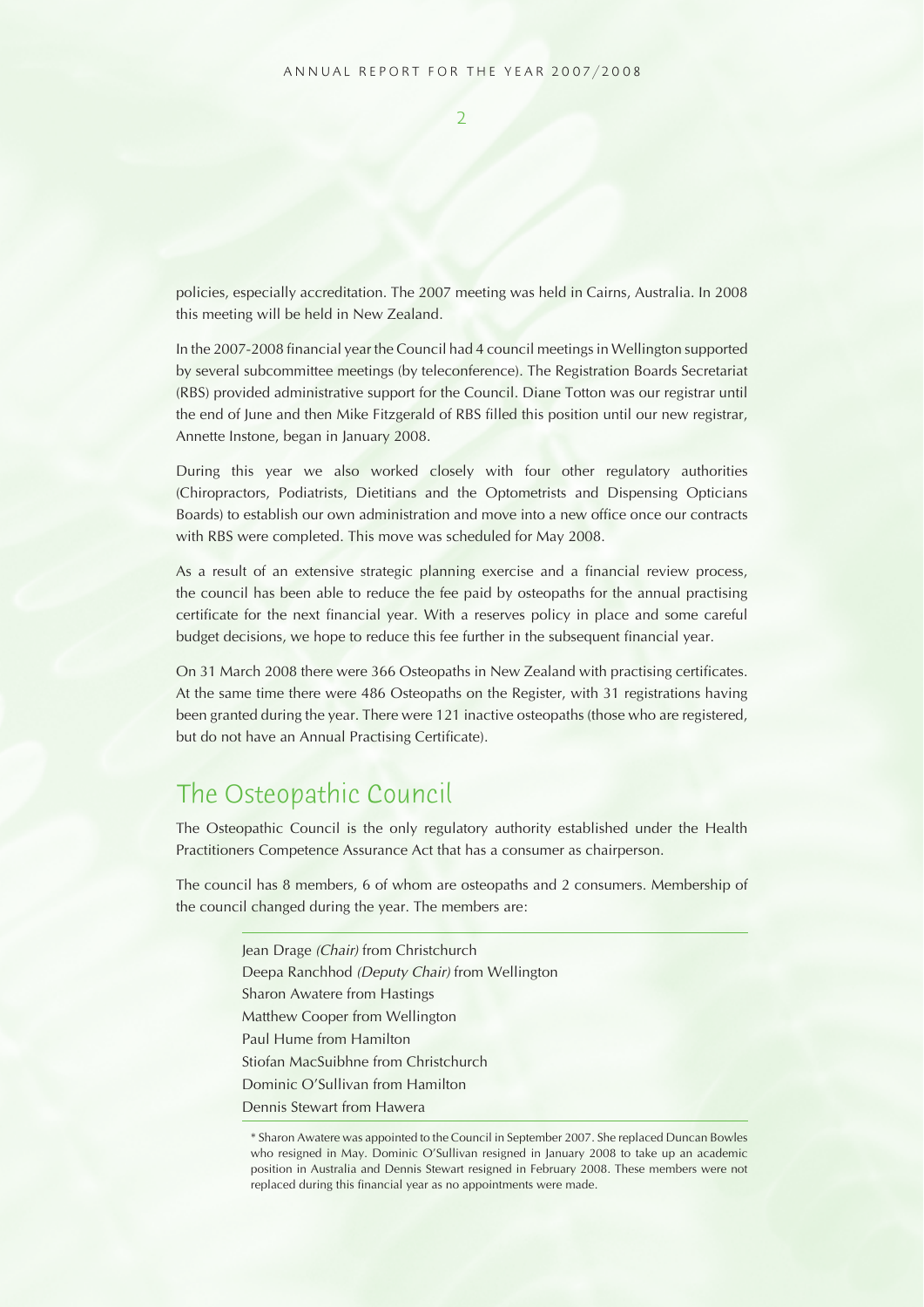$\overline{2}$ 

## Continuing Professional Development

In light of the legislative requirement that the Osteopathic Council ensure osteopaths maintain their competence, the Council has established a continuing professional development (CPD) programme. Each year every osteopath is required to complete 25 approved CPD credits. These credits must include two core competency courses and an up to date first aid certificate.

The core competency programme was established in 2006 to meet the requirements of the Health Practitioners Competence Assurance Act 2003 that the Council set standards and assess the clinical competence, cultural competence and ethical standards to be observed by registered osteopaths. This standard of competence is based on a set of six core competencies – clinical skills, communication, cultural, legal and ethical requirements, and professional development.

In 2007 osteopaths completed the cultural competencies and ethical requirements courses and in 2008 the compulsory courses are in legal requirements and professional management.

## The Osteopathic Workforce

Statistics collated for the Workforce Taskforce Meeting in October 2007 show that there were slightly more male than female osteopaths working in New Zealand at that time and that more than 80 percent work in the North Island.

Of the 335 osteopaths with a current annual practising certificate at that time, slightly more than half (184) had UK based qualifications and about a third had gained their osteopathic qualification in New Zealand. New Zealand has a higher ratio of osteopaths to population than both Australia and the UK.

### Registration Criteria

The qualifications required for Registration are:

All applicants must either:

• Hold a Master of Osteopathy awarded by Unitec New Zealand

 **Or**

• Pass an assessment or examination set or approved by the Council

(Applicants must provide evidence of osteopathic qualifications in order to sit this exam)

Under the Trans-Tasman Mutual Recognition Act 1997 all osteopaths registered with an Australian state or territory authority may also apply for registration in New Zealand.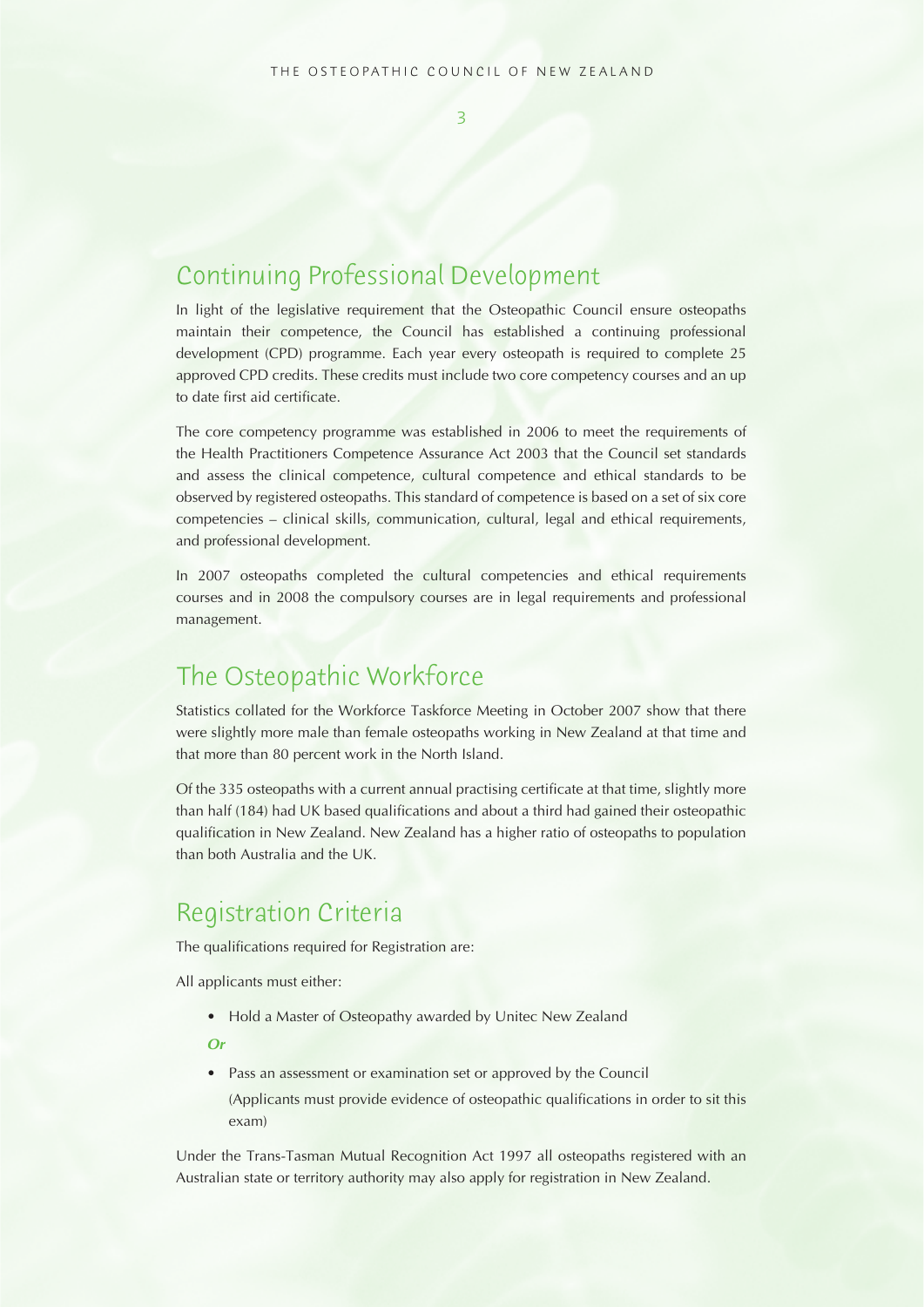#### $\overline{A}$

## Annual Practising Certificate

All registered osteopaths must apply for an annual practising certificate by 31 March 2008 in order to continue practising. Applications must show evidence of having undertaken 25 continuing professional development credits including the two mandatory core competency courses, between 1 January 2007 and 31 December 2007. They must also hold a first aid certificate that is current at 31 December 2007.

#### Fees

Fees for registration and for an annual practising certificate for the period 1 April 2007 to 31 March 2008:

| Application to register                                              | \$600.00 plus GST   |
|----------------------------------------------------------------------|---------------------|
| Practising certificate, if practising more than<br>10 hours per week | \$1,000.00 plus GST |
| Practising certificate, if practising 10 hours                       | \$500.00 plus GST   |
| or less per week                                                     |                     |
| Practising certificate, if a newly qualified osteopath               | \$500.00 plus GST   |
| (i.e. applicants who completed their course in the                   |                     |
| period 1 April 2007 to 31 March 2008                                 |                     |
| Practising certificate for part-year 1 October to 31 March           | \$500.00 plus GST   |
| <b>Examination Fee</b>                                               | \$3,000.00 plus GST |
| <b>Examination Review</b>                                            | \$1,000.00 plus GST |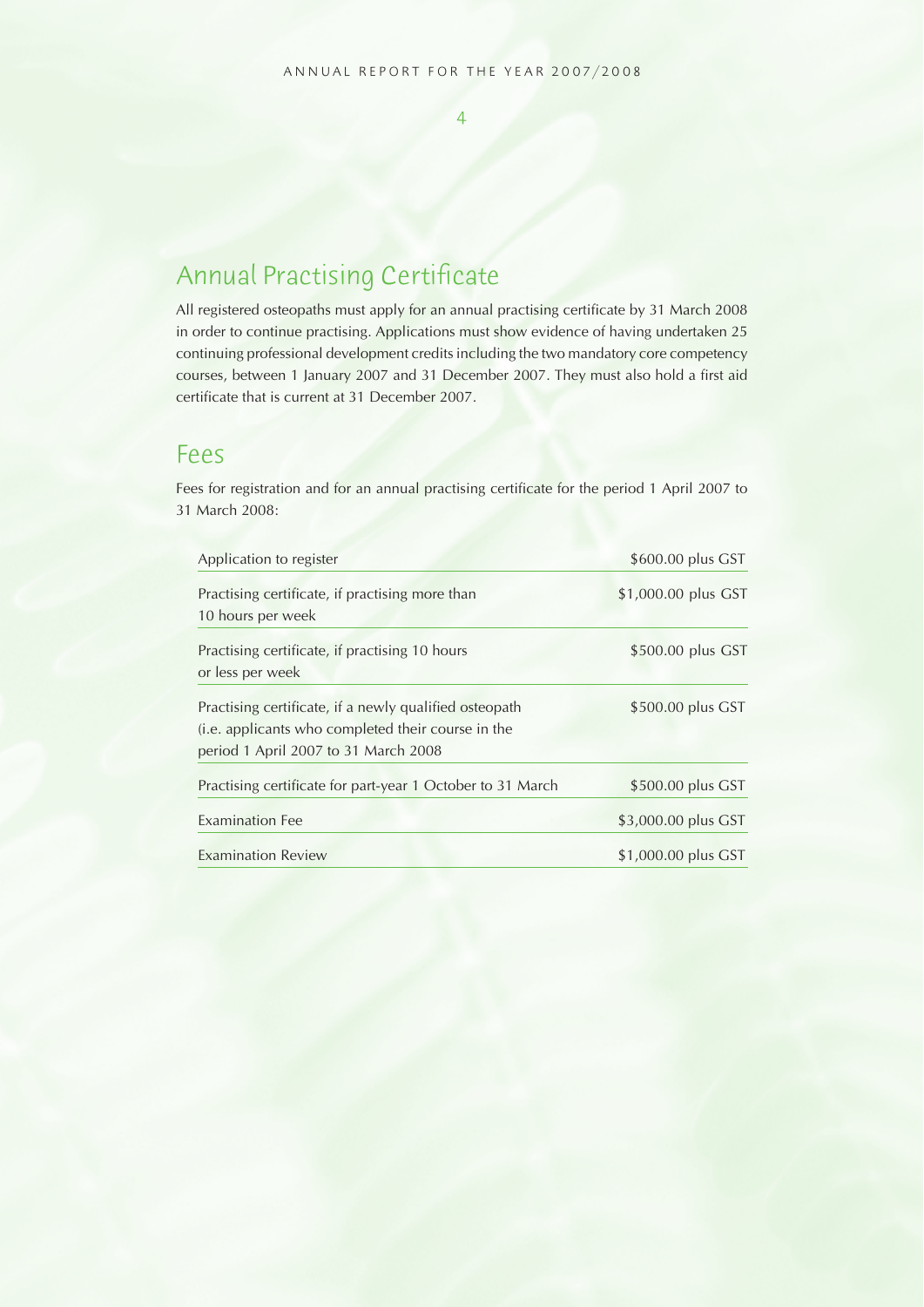#### THE OSTEOPATHIC COUNCIL OF NEW ZEALAND

5

| <b>STATEMENT</b>    |
|---------------------|
| <b>OF FINANCIAL</b> |
| <b>PERFORMANCE</b>  |

**FOR THE YEAR ENDED 31 MARCH 2008**

|                                   | 2008<br>\$ | 2007<br>\$ |
|-----------------------------------|------------|------------|
| <b>Operating Revenue</b>          |            |            |
| Registration                      | 18,600     | 22,200     |
| <b>Practising Certificate</b>     | 315,111    | 324,034    |
| <b>Examination Fees</b>           | 73,777     | 54,222     |
| Recoveries                        | 5,669      |            |
| <b>Revenue From Operations</b>    | 413,157    | 400,456    |
| <b>Interest Received</b>          | 55,018     | 36,365     |
| Other Income                      | 535        | 297        |
| <b>Total Revenue</b>              | 468,710    | 437,118    |
| <b>Less Expenses</b>              |            |            |
| Advertising                       | 3,312      |            |
| Audit Fee                         | 2,710      | 2,451      |
| <b>Bank Fees &amp; Charges</b>    | 5,830      | 4,713      |
| <b>Authority Member Fees</b>      | 48,887     | 35,445     |
| Catering                          | 1,104      | 1,407      |
| <b>Chair Fees</b>                 | 3,863      |            |
| <b>Committee Fees</b>             | 14,977     | 38,951     |
| <b>Conferences / Seminars</b>     | 432        | 7,695      |
| <b>Examiners Costs</b>            | 25,489     | 26,288     |
| <b>Other Expenses</b>             |            | 2,690      |
| Hire of Plant & Equipment         | 836        | 657        |
| Room Hire                         | 12,651     | 12,551     |
| <b>HPDT Costs</b>                 | 6,438      | 27,199     |
| <b>Legal Fees</b>                 | 9,868      | 1,628      |
| <b>PCC Fees</b>                   |            | 5,314      |
| Postage                           | 2,935      | 2,844      |
| <b>Printing &amp; Stationery</b>  | 5,037      | 9,390      |
| <b>Professional Fees</b>          | 22,164     |            |
| <b>Contract Fees</b>              | 2,488      |            |
| <b>Service Charges</b>            | 115,455    | 98,644     |
| Teleconferences                   | 867        | 378        |
| Telephone                         | 3,931      | 3,715      |
| Training                          | 542        |            |
| <b>Travelling Expenses</b>        | 40,968     | 29,121     |
| Website - Development             |            | 902        |
| <b>Total Expenses</b>             | 330,784    | 311,983    |
| <b>Net Surplus for the Period</b> | 137,926    | 125,135    |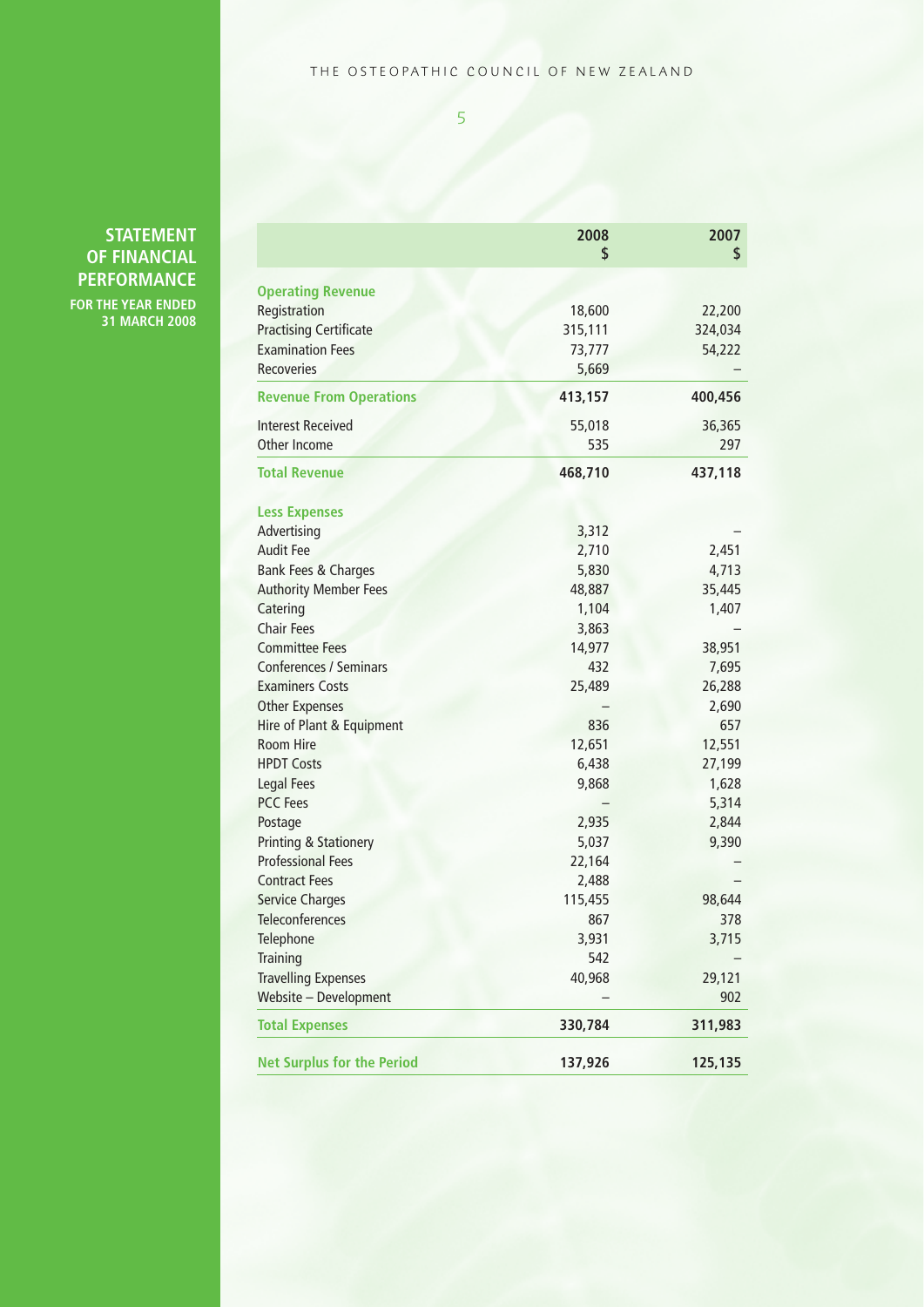#### ANNUAL REPORT FOR THE YEAR 2007/2008

6

|                                                                 | 2008<br>\$ | 2007<br>\$ |
|-----------------------------------------------------------------|------------|------------|
| <b>Equity at the Beginning of the Period</b>                    | 462,106    | 336,971    |
| <b>Surplus and Revaluations</b><br>Net Surplus for the Period   | 137,926    | 125,135    |
| <b>Total Recognised Revenues and Expenses</b><br>for the Period | 137,926    | 125,136    |
| <b>Equity at the End of the Period</b>                          | 600,032    | 462,106    |

#### **STATEMENT OF MOVEMENTS IN EQUITY**

**FOR THE YEAR ENDED 31 MARCH 2008**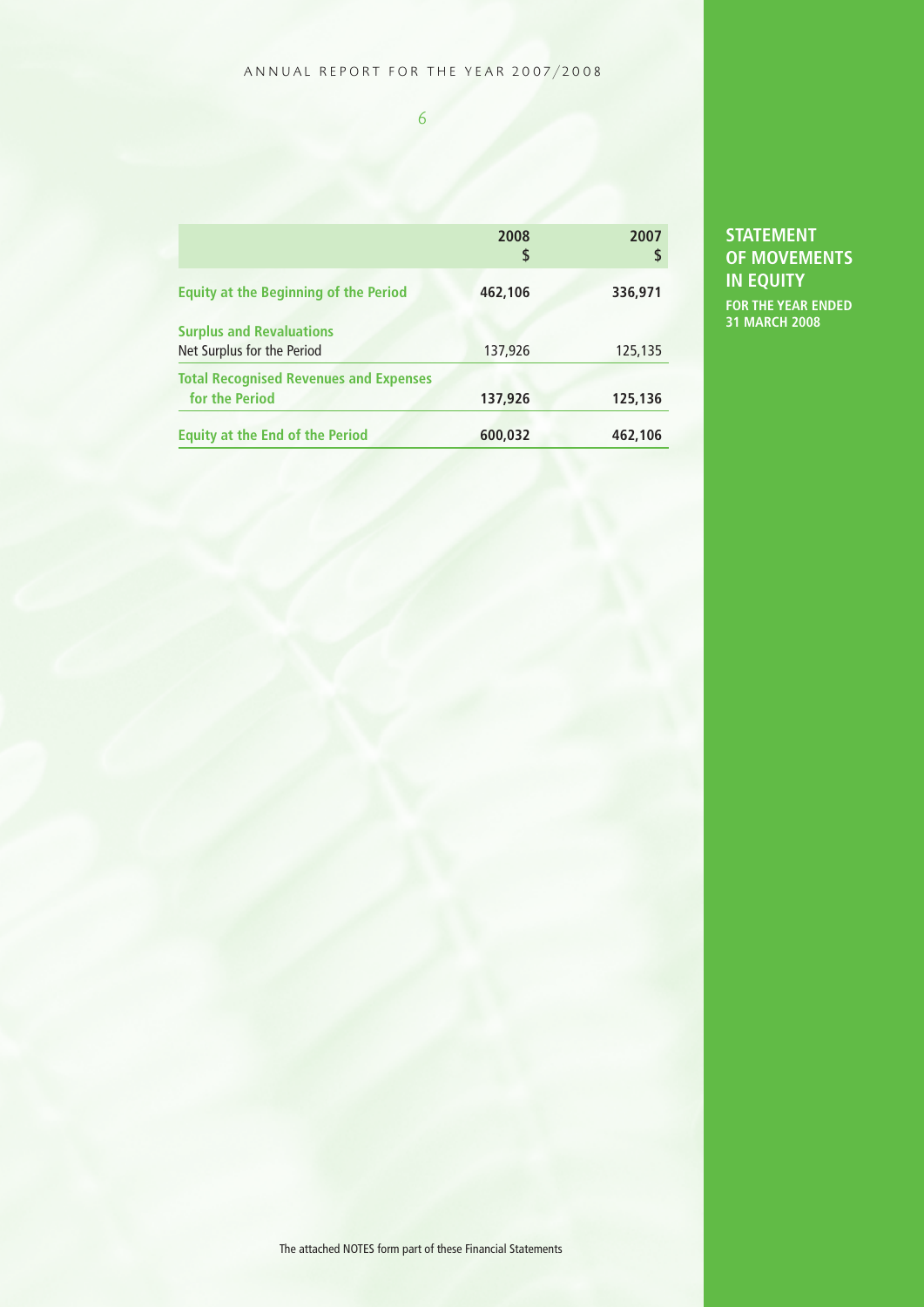#### THE OSTEOPATHIC COUNCIL OF NEW ZEALAND

7

#### **STATEMENT OF FINANCIAL POSITION AS AT 31 MARCH 2008**

|                                             | 2008<br>\$ | 2007<br>\$ |  |
|---------------------------------------------|------------|------------|--|
|                                             |            |            |  |
| <b>Current Assets</b>                       |            |            |  |
| <b>Westpac Bank</b>                         | 222,606    | 178,194    |  |
| <b>Westpac Bank Cash Management Account</b> | 6,383      | 93,816     |  |
| <b>Westpac Term Deposits</b>                | 644,311    | 466,745    |  |
| <b>Accrued Income</b>                       | 7,448      | 1,761      |  |
| <b>Total Current Assets</b>                 | 880,748    | 740,516    |  |
| <b>Non Current Assets</b>                   |            |            |  |
| <b>Current Liabilities</b>                  |            |            |  |
| <b>Accounts Payable</b>                     | 35,385     | 24,031     |  |
| Income In Advance                           | 224,708    | 228,968    |  |
| <b>GST Payable</b>                          | 20,623     | 25,411     |  |
| <b>Total Current Liabilities</b>            | 280,716    | 278,410    |  |
| <b>Net Assets</b>                           | 600,032    | 462,106    |  |
| <b>Accumulated Funds</b>                    |            |            |  |
| <b>Retained Surplus</b>                     | 600,032    | 462,106    |  |
| <b>Total Equity</b>                         | 600,032    | 462,106    |  |

For and on behalf of the Board

Chairperson: Date: 5 November 2008

Registrar:  $\mathcal{A} \subseteq \mathcal{A}$ ,  $\mathcal{A} \subseteq \mathcal{A}$ 

The attached NOTES form part of these Financial Statements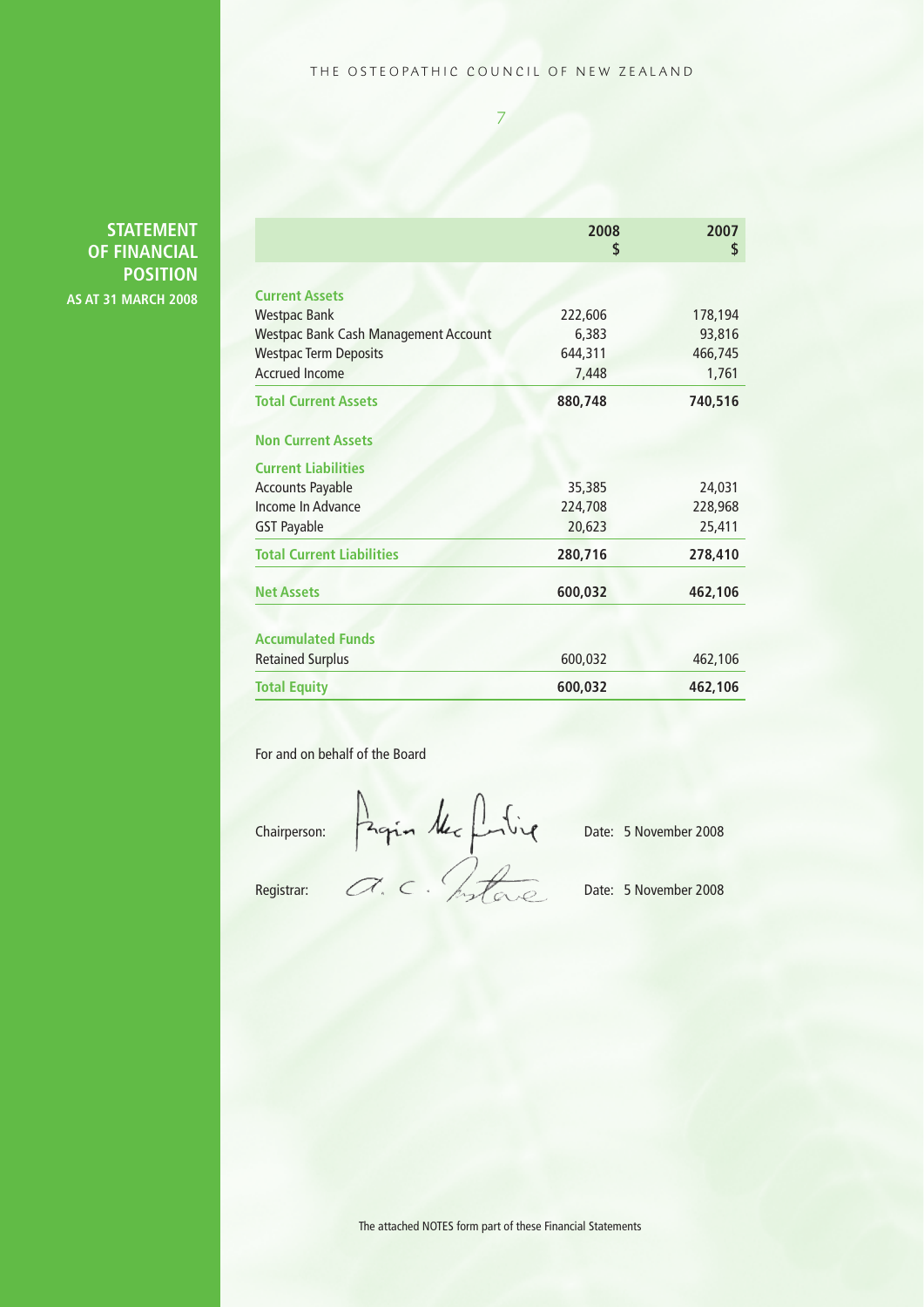#### **1. STATEMENT OF ACCOUNTING POLICIES**

#### **REPORTING ENTITY**

The Osteopathic Council is constituted under the Health Practitioners Competence Assurance Act 2003.

These financial statements have been prepared in accordance with the Financial Reporting Act 1993.

The Council qualifies for differential reporting as it is not publicly accountable and is not large. The Board has taken advantage of all applicable differential reporting exemptions.

#### **GENERAL ACCOUNTING POLICIES**

The measurement base adopted is that of historical cost. Reliance is placed on the fact that the business is a going concern.

Accrual accounting is used to match expenses and revenues.

#### **CHANGES IN ACCOUNTING POLICIES**

The following specific accounting policies which materially affect the measurement of financial performance and financial position have been applied:

#### **SPECIFIC ACCOUNTING POLICIES**

#### **(a) Annual Practising Certificate Income**

Annual Practising Certificate and Examination Fee Income is recorded only upon receipt. No Accounts Receivable are recognised and receipts for Annual Practising Certificates and Examination Fees issued for future years are shown as Income Received in Advance.

#### **(b) Goods & Services Taxation (GST)**

The Financial Statements have been prepared on a tax exclusive basis with the exception of Accounts Receivable and Accounts Payable which include GST.

#### **(c) Investments**

Investments are recognised at cost. Investment income is recognised on an accruals basis where appropriate.

#### **(d) Income Tax**

The Council is exempt from Income Tax.

#### **2. CONTINGENT LIABILITIES AND COMMITMENTS**

There are no contractual commitments existing as at 31 March 2008. (2007: \$98,644). There are no contingent liabilities (2007: NIL).

#### **3. RELATED PARTY TRANSACTIONS**

There were no transactions involving related parties during the year, other than those already disclosed elsewhere in these Financial Statements.

#### **NOTES TO AND FORMING PART OF THE FINANCIAL STATEMENTS**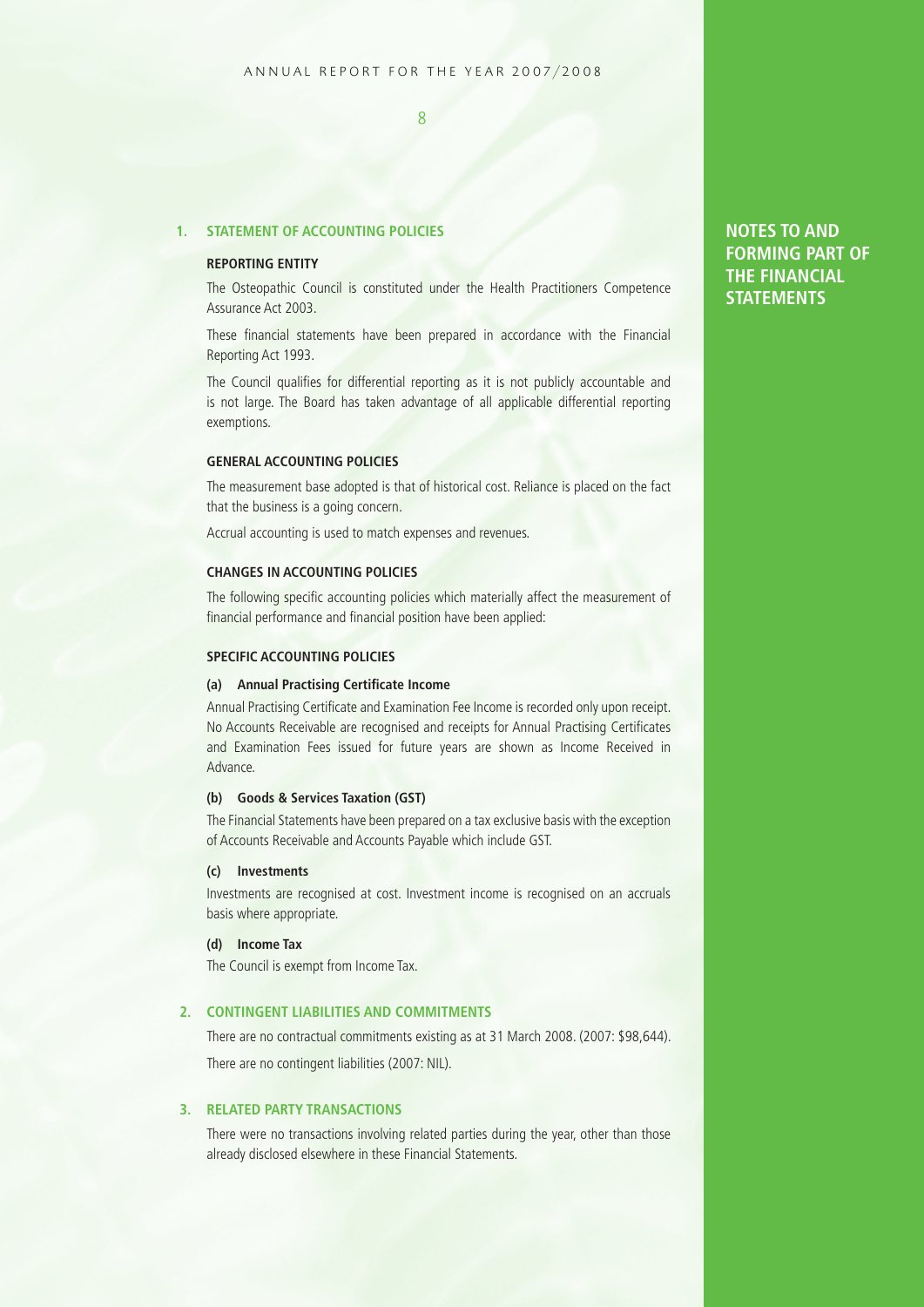$\overline{Q}$ 

PKF Martin Jarvie Chartered Accountants



Accountants & **Business Advisers** 

#### **AUDIT REPORT TO THE READERS OF THE OSTEOPATHIC COUNCIL OF NEW ZEALAND'S FINANCIAL STATEMENTS FOR THE YEAR ENDED 31 MARCH 2008**

The Auditor-General is the auditor of The Osteopathic Council of New Zealand (The Osteopathic Council). The Auditor-General has appointed me, Paolo Ryan, using the staff and resources of PKF Martin Jarvie, to carry out the audit of the financial statements of the Council, on his behalf, for the year ended 31 March 2008.

#### **Unqualified Opinion**

In our opinion, the financial statements of The Osteopathic Council on pages 5 to 8:

- comply with generally accepted accounting practice in New Zealand; and:
- fairly reflect:
	- The Osteopathic Council's financial position as at 31 March 2008; and
	- the results of its operations for the year ended on that date.

The audit was completed on 5 November 2008, and is the date at which our opinion is expressed.

The basis of our opinion is explained below. In addition, we outline the responsibilities of the Members of the Council and the Auditor, and explain our independence.

#### **Basis of Opinion**

We carried out the audit in accordance with the Auditor-General's Auditing Standards, which incorporate the New Zealand Auditing Standards.

We planned and performed the audit to obtain all the information and explanations we considered necessary in order to obtain reasonable assurance that the financial statements did not have material misstatements, whether caused by fraud or error.

Material misstatements are differences or omissions of amounts and disclosures that would affect a reader's overall understanding of the financial statements. If we had found material misstatements that were not corrected, we would have referred to them in our opinion.

The audit involved performing procedures to test the information presented in the financial statements. We assessed the results of those procedures in forming our opinion.

Audit procedures generally include:

- determining whether significant financial and management controls are working and can be relied on to produce complete and accurate data;
- verifying samples of transactions and account balances;
- performing analyses to identify anomalies in the reported data;

3rd Floor I 85 The Terrace I PO Box 1208 I Wellington 6140 Phone +64 4 472 7919 I Fax +64 4 473 4720 Email info@pkfmj.co.nz I www.pkfmartinjarvie.co.nz

PKF Martin Jarvie is an independent member of PKF International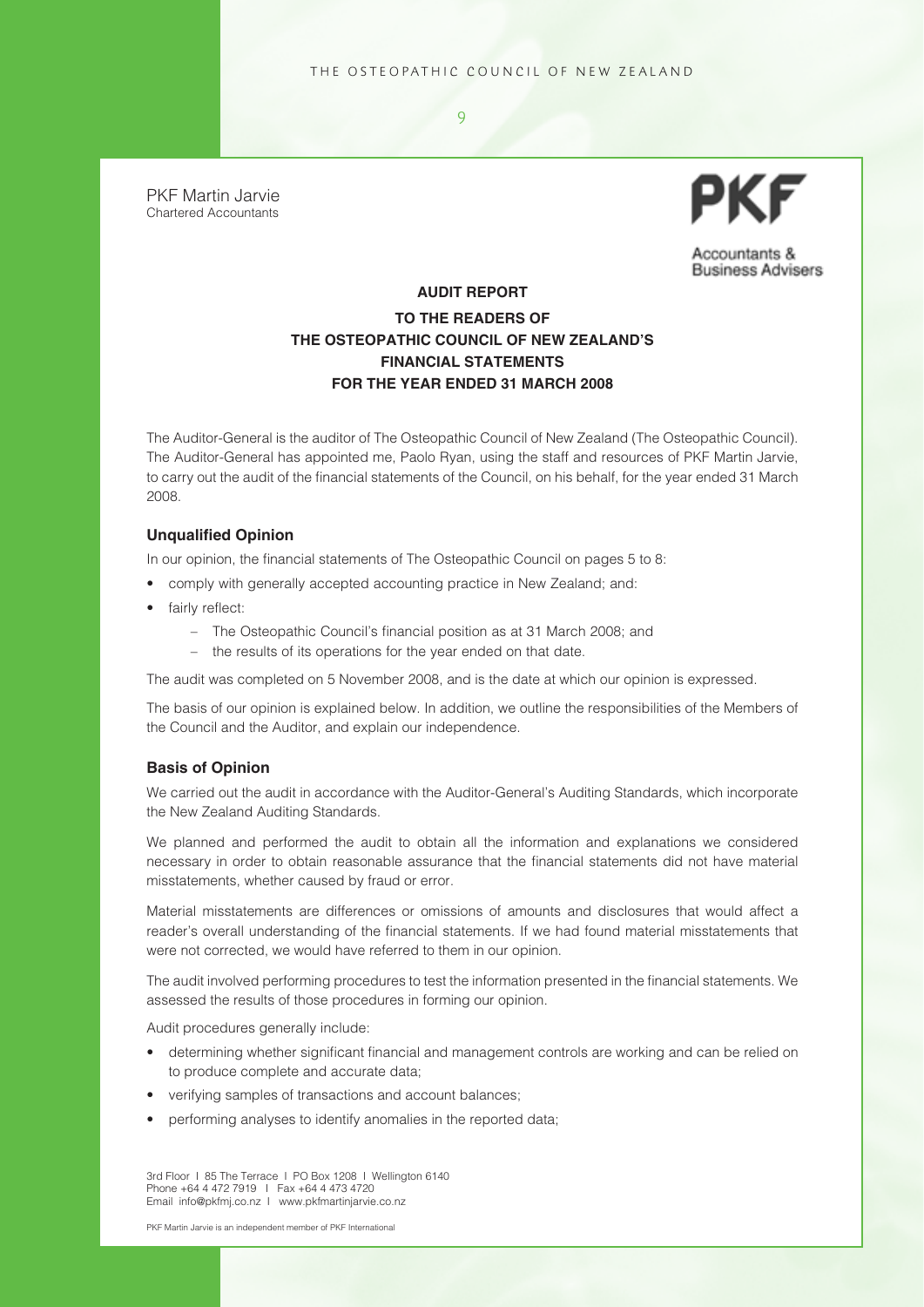- reviewing significant estimates and judgements made by the Council;
- confirming year-end balances;
- determining whether accounting policies are appropriate and consistently applied; and
- determining whether all financial statement disclosures are adequate.

We did not examine every transaction, nor do we guarantee complete accuracy of the financial statements.

We evaluated the overall adequacy of the presentation of information in the financial statements. We obtained all the information and explanations we required to support our opinion above.

#### **Responsibilities of the Members of the Council and the Auditor**

The Members of the Council are responsible for preparing the financial statements in accordance with generally accepted accounting practice in New Zealand. The financial statements must fairly reflect the financial position of The Osteopathic Council as at 31 March 2008 and the results of its operations for the year ended on that date. The Members of the Council's responsibilities arise from the Health Practitioners Competence Assurance Act 2003.

We are responsible for expressing an independent opinion on the financial statements and reporting that opinion to you. This responsibility arises from section 15 of the Public Audit Act 2001 and section 134(1) of the Health Practitioners Competence Assurance Act 2003.

#### **Independence**

When carrying out the audit we followed the independence requirements of the Auditor General, which incorporate the independence requirements of the Institute of Chartered Accountants of New Zealand.

Other than the audit, we have no relationship with or interests in The Osteopathic Council of New Zealand.

Ter Matin Tare

**Paolo Ryan PKF Martin Jarvie** On behalf of the Auditor-General Wellington, New Zealand

#### **Matters relating to the electronic presentation of the audited financial report**

This audit report relates to the financial report of The Osteopathic Council of New Zealand for the year ended 31 March 2008 included on The Osteopathic Council's website. The Council is responsible for the maintenance and integrity of the website. We have not been engaged to report on the integrity of The Osteopathic Council's website. We accept no responsibility for any changes that may have occurred to the financial report since it was initially presented on the website.

The audit report refers only to the financial report named above. It does not provide an opinion on any other information which may have been hyperlinked to/from this financial report. If readers of this report are concerned with the inherent risks arising from the electronic data communication they should refer to the published hard copy of the audited financial report and related audit report dated [signing date] to confirm the information included in the audited financial report presented on this website.

Legislation in New Zealand governing the preparation and dissemination of financial reports may differ from legislation in other jurisdictions.